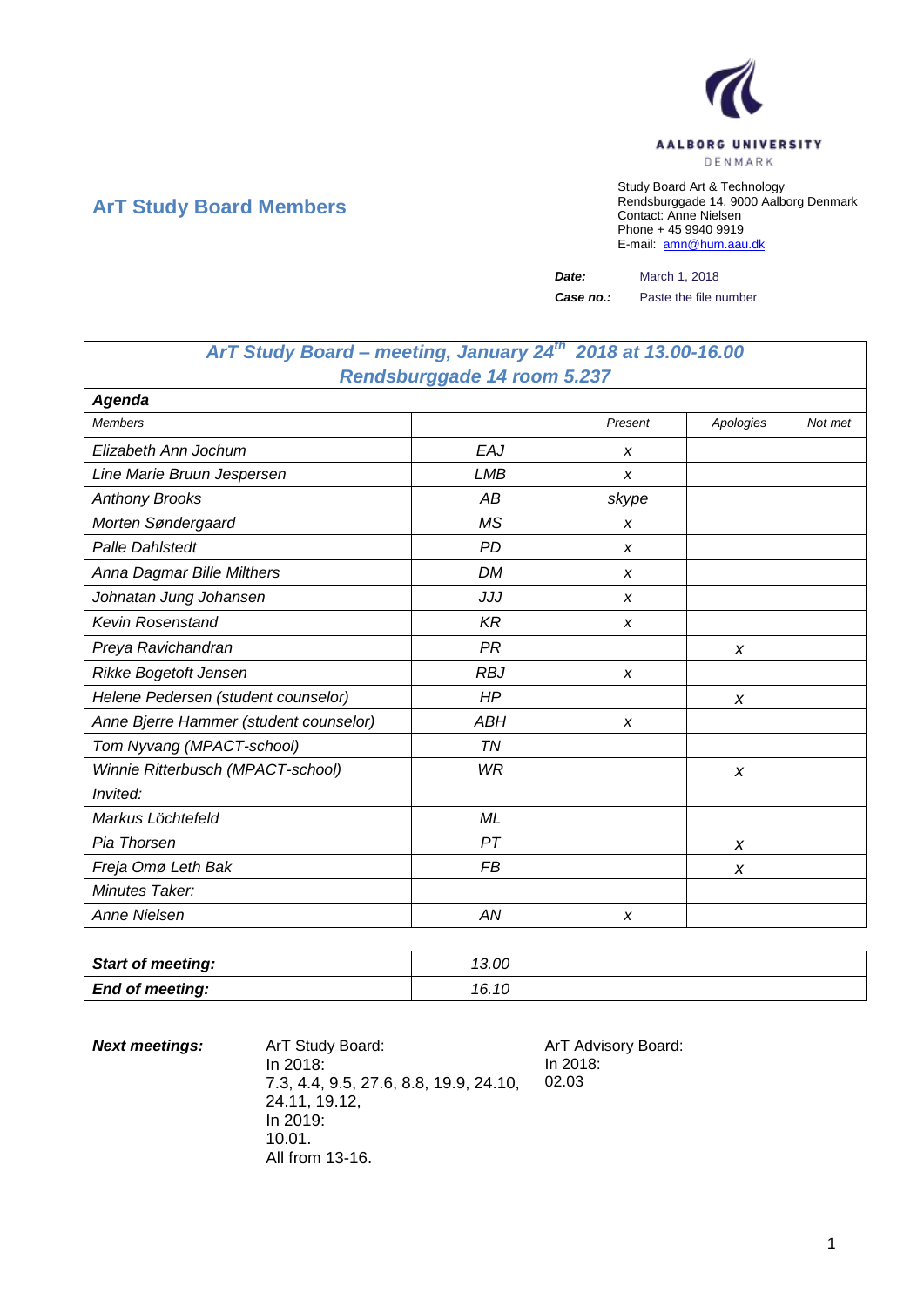

| Items:         |                                                                                                                                                                                                                                                                      |
|----------------|----------------------------------------------------------------------------------------------------------------------------------------------------------------------------------------------------------------------------------------------------------------------|
| $\mathbf{1}$ . | Approval of Agenda 24.01.18                                                                                                                                                                                                                                          |
|                | Approved                                                                                                                                                                                                                                                             |
| 2.             | <b>Approval of Minutes 14.12.17</b>                                                                                                                                                                                                                                  |
|                | Approved                                                                                                                                                                                                                                                             |
| 3.             | News:                                                                                                                                                                                                                                                                |
| 3.a.           | <b>Head of Study (LMB)</b>                                                                                                                                                                                                                                           |
|                | Follow up on discussion with Jens Munck/Peter Skotte about free software<br>$\bullet$<br>Study environment report has been sent to the department<br>$\bullet$<br>Self-evaluation process and report will take place spring 2018<br>$\bullet$                        |
|                | LMBJ gave a short information to the study board.                                                                                                                                                                                                                    |
|                | Rest budget for 2017 has been used for the PR-material. Postcards and badges for<br>$\bullet$<br>different arrangements such as "Åbent Hus" and "Studiepraktik".<br>According Peter Skotte and Jens Munck there are no good working free software to be<br>$\bullet$ |
|                | used instead of Rhino - but there is some 30 day free software that can be used and<br>this has to be pointed out for the students.                                                                                                                                  |
|                | We still haven't received any action plan for our study and the study board awaits action<br>$\bullet$<br>plan from the school and the department.                                                                                                                   |
|                | MPACT-School will start up the study self-evaluation process ultimo January. LMBJ will<br>$\bullet$<br>if necessary contact the board for input and further material.                                                                                                |
| 3.b.           | <b>Students (DM)</b>                                                                                                                                                                                                                                                 |
|                | No news.                                                                                                                                                                                                                                                             |
| 3.c.           | <b>Students Supervisors (ABH/HP)</b>                                                                                                                                                                                                                                 |
|                | Have started to plan the RUS-trip for new students Fall 2018.                                                                                                                                                                                                        |
|                | Krogsholt Lejrcenter has been booked - 14.-16. September 2018.                                                                                                                                                                                                       |
|                | Program for the RUS period will be planned in cooperation with LMBJ.                                                                                                                                                                                                 |
| 3.d.           | <b>MPACT-School (TN/WBR)</b>                                                                                                                                                                                                                                         |
|                | Application for new studies is now open and the MPACT school has applied for:                                                                                                                                                                                        |
|                | MA in Psychology<br><b>MA in Health Ethics</b><br>$\bullet$                                                                                                                                                                                                          |
| 4.             | <b>Spring Semester 2018:</b>                                                                                                                                                                                                                                         |
|                | Semester Guides Spring 2018, ArT2, ArT4 and ArT6 (Final approval)<br><b>Schedule for ArT2, ArT</b>                                                                                                                                                                   |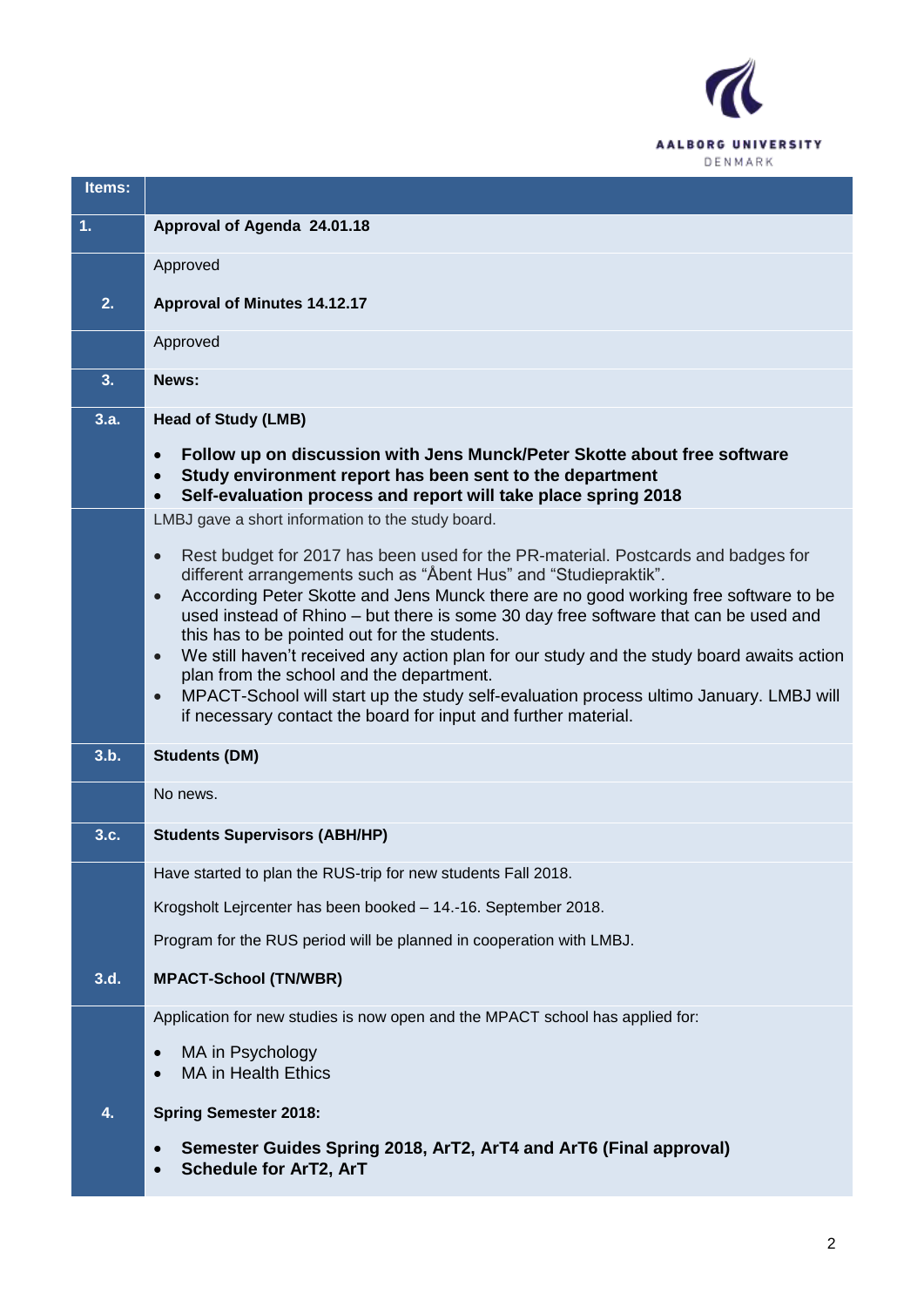

## ArT2

LMBJ has made a proposal for making groups and wants some feedback from the study board.

*Groups will be formed based on the students' interests in sites/ideas/social preferences. In 1-2 supervision seminars during February, idea development will take place in pre-defined groups. After these sessions the students will be asked to write a list of ideas, sites and 2 preferred collaborators that they would like to work with, and these wishes will inform the basis of the groups, put together by the supervisors.*

The study board thinks it is a good idea and it will be run as an experiment this semester.

The semester guide was approved.

ArT4

- Insert the semester description from the .doc into the Moodle space as an introduction to the project module
- Include the report guideline you can see Falk's outline which is the "generic" Art and Technology outline. If you want to add an "Evaluation" section, you can do that. As we discussed yesterday: It is a guideline, so that the students are provided with a "back bone" of their report that they can work from, but they (too) are free to add more section or change the order of the items, if that is better for their project.
- Add you name on your lectures
- Correct the dates for the Study Trip: 15.-20.2-2018

#### ArT6

- In the report outline:
	- Please add: Abstract in both Danish and English
	- Elaborate on "societal problems" and the theme "GREEN".
- The study board wants a more detailed description of the activities in AAM IV, either as an introduction to the course, or as and elaboration of the content in each lesson.
- An.: Art and Entrepreneurship: Line follow up with the teacher about course description and schedule.
- The list over supervisors with suggestions for project work might be included in the semester guide for inspiration.
- Ad a section called evaluation
- Send Coordinator Manual to Falk

The comments will be send to the semester coordinators. After up-dating return to LMBJ who approves the semester guide.

Notice about all semesters:

Important that the students uses:

- APA style guide at ArT2.
- APA style or Harvard at ArT4/ArT6

General discussion about the form in moodle – that are being used to the semester guide – it is not a good solution, but for now we follow the KDM template.

### **5. Evaluation of "Studiepraktik" Fall 2017 (LMBJ)**

To improve the event - LMBJ had a meeting with ABH, EAJ and Thomas Kristensen.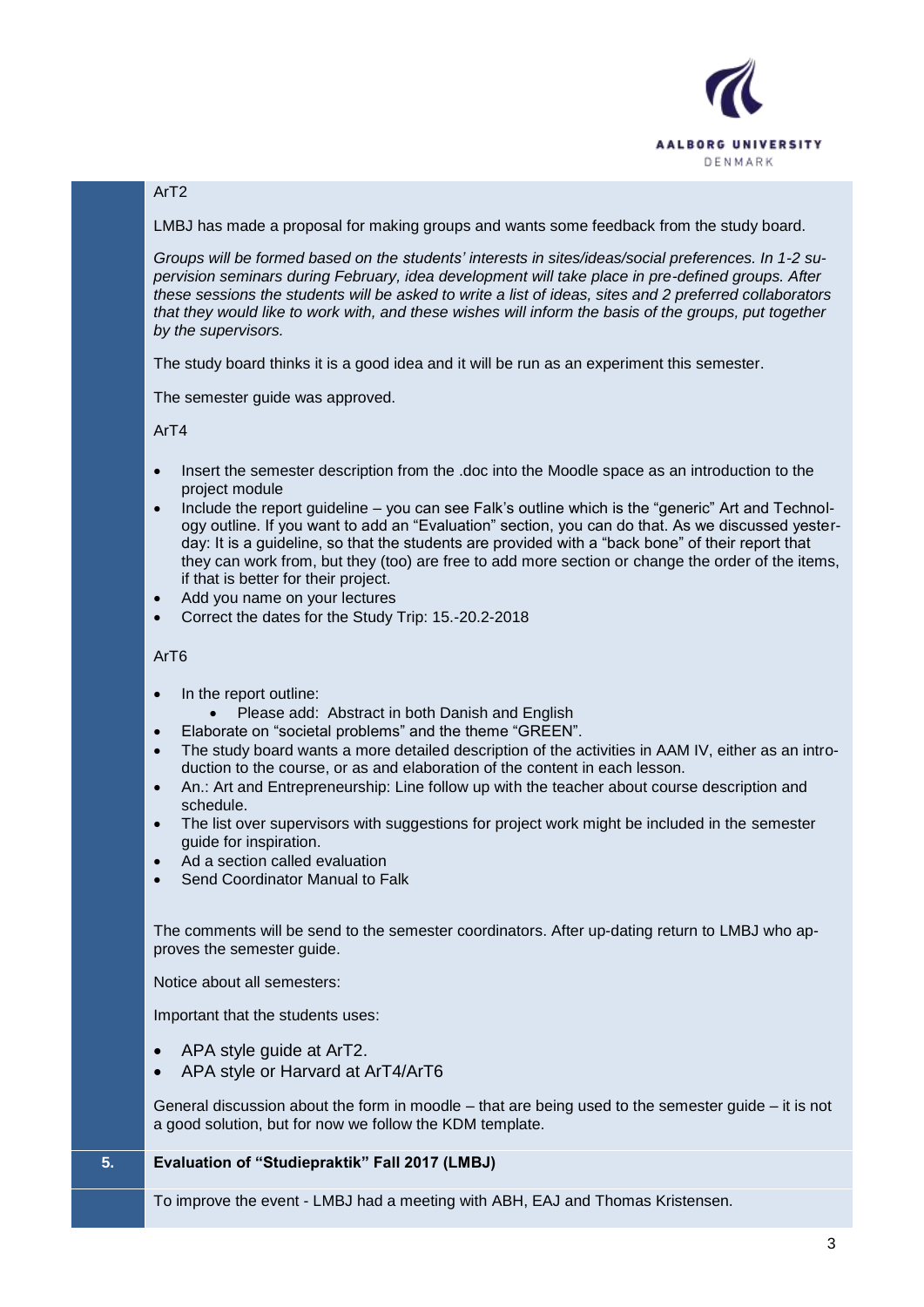

And based of the feed-back from the participants there is outlined a manual of the event:

- Outline of content for the three days
- A timeline for planning the whole event

Suggestions:

- Including visit from older ArT students.
- Showing the ArT-Lab and other environment around the building.

#### **6. Meeting with international students (EAJ/DM)**

International Conversation - Held Nov. 15th, 2017

Attached this minute: *Minutes Prepared by Anna Dagmar Milthers & Elizabeth Jochum*



International Conversation- Follow

The study board appreciated this action and finds it important and a great idea, and this was decided at the study board meeting:

EAJ is working on bringing all this into the PBL course at ArT1.

AN make a room in moodle and activities will be posted in the calendar so all can participate in the planned meetings.

300 kr. was granted for the meetings for snacks and cakes.

Ask the MPACT School and the HUM-FAK to fund money to more activities for International actvities, so guest lectures or similar, can be invited

#### **7. Questions for the ArT Advisory Board.**

**Members: Stuart Harris, LEGO. Henrik Godsk, Kunstbygningen Vrå. Michael Mansdottir, Trekanten. Tobias Løssing, KOLLISION. Stine Lund, Aalborg Biz. Elizabeth Gottlieb, Zetland Live and Ruairi Glynn, Bartlett.**

- **The competence profile**
- **Art and Entrepeneurship**
- **New ideas for External collaboration**

It has been decided to get new members for the ArT Advisory Board as many of the present members have been participating for more than 4 years. And it is time to have a new meeting - 2 former meeting has been cancelled because of low attendance.

Stuart Harris will participate in his remaining period (about ½ year)

Elizabeth Gottlieb will participate 2 more years.

And the new members are: Henrik Godsk, Kunstbygningen Vrå. Michael Mansdottir, Trekanten. Tobias Løssing, KOLLISION. Stine Lund, Aalborg Biz and Ruairi Glynn, Bartlett, UK.

TN, LMBJ and DM will have the next meeting March 2, 2018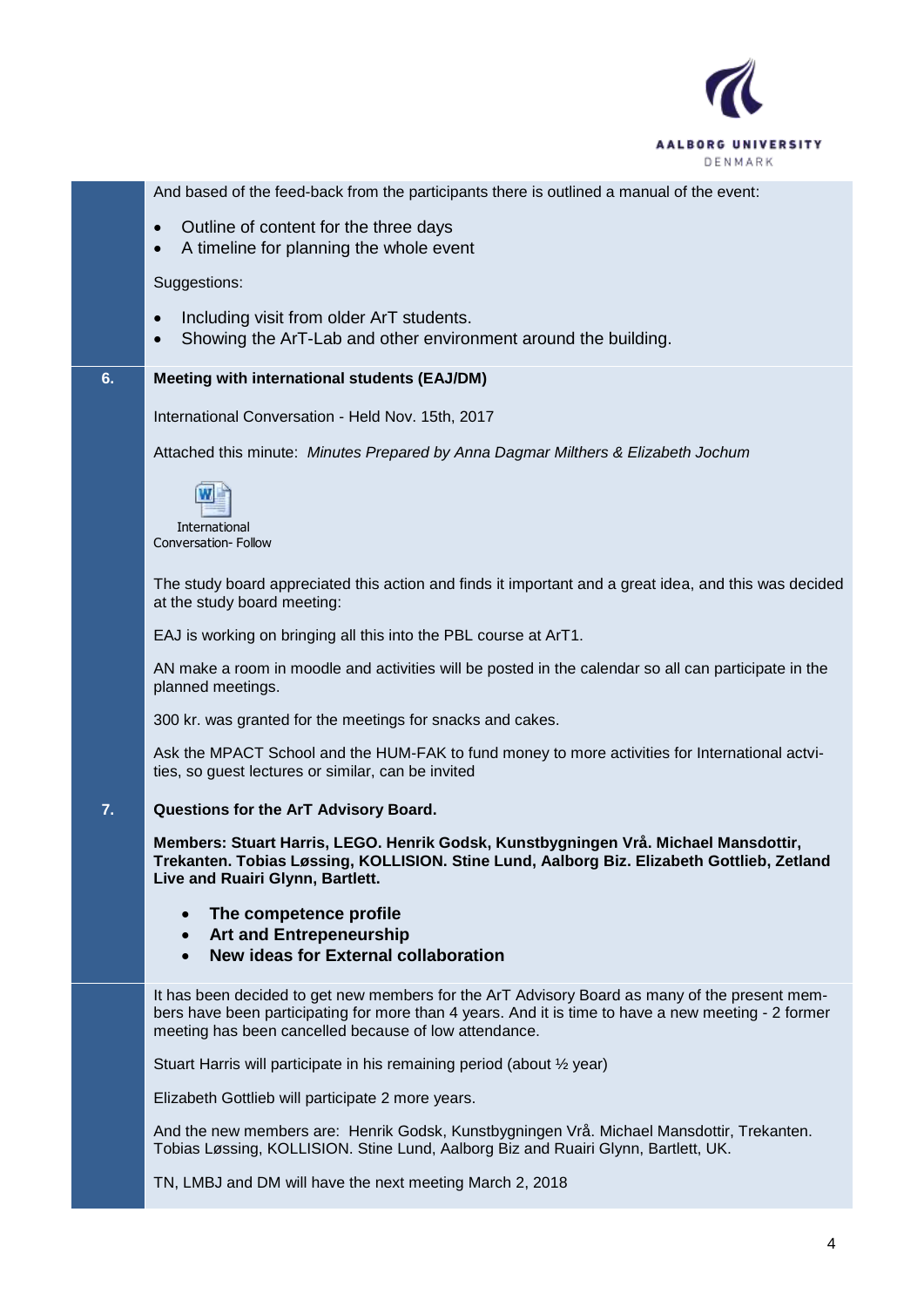

LMBJ suggest these items for the agenda:

- Discussion of the competence profile (the global goals for the education).
- New Art and Entrepreneurship course.
- Idea/feedback for external collaboration (other formats) (goal is to get an Industry Partner)

Input from the Study Board:

- Informing the new advisory board about the study, showing video, course package, to give understanding about the study.
- Share our project work.
- The question about having ArT & Technology together.
- To network between the study board and advisory board could some of the meetings be with all members.
- $\bullet$  item 8 in the self-evaluation report is important
- What is the relevance of the programme we need to discuss this with the advisory board.
- Which abilities are necessary to get a job with my education?
- Where are the stepping stone between BA-ArT and their job? Which direction should we take.
- Workshop with the teachers, students and advisory board.
- A session for each member with 10 students from different semesters.

#### **8. Exhibition initiative. (JJJ/ABH)**

The study board supports the initiative and it was decided to make a budget of 1000 kr./semester to support the activities.



## **9. Any further Business.**

#### **Next meetings**

In 2018: 7.3, 4.4, 9.5, 27.6, 8.8, 19.9, 24.10, 24.11, 19.12,

In 2019: 10.01. All from 13-16.

DM - Friday bars with teachers and students – she will contact the event committee and come up with some dates.

 The program from HUM-Fak - International Agents – has stopped. At Art there are 7-9 international students that are found through International. We are asked if ArT still need the international agents – if so the study board can take over the task – and we have to pay the agents for each student there will start at ArT.